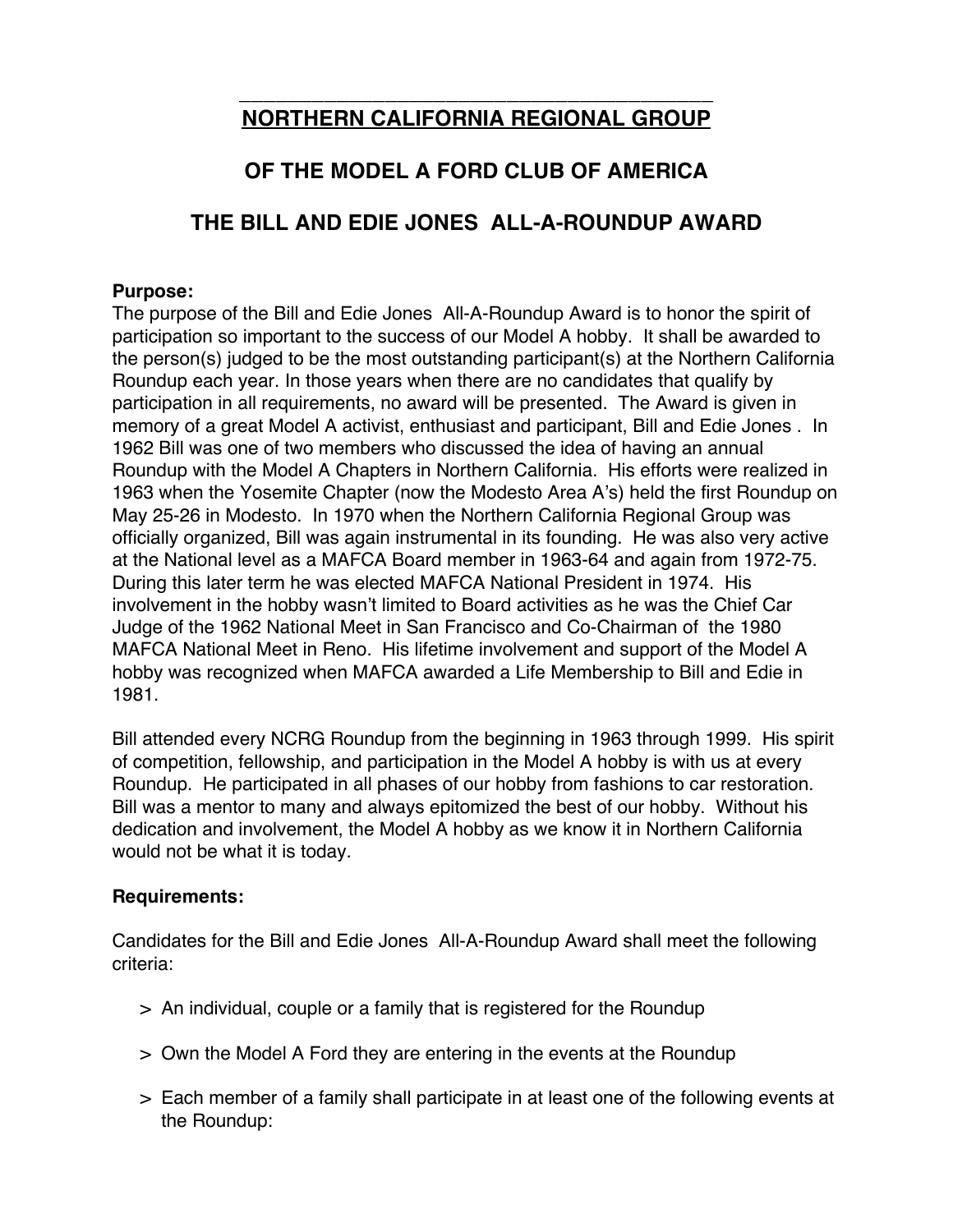- Gymkhana
- Era Fashion judging or an Era Fashion Judge
- Car judging or a Car Judge
- Hubley Derby

### **Scoring**:

If more than one candidate has entered all qualifying events, the judging committee will determine the final winner by evaluating each candidate's score in each event as outlined in Appendix A. The candidate with the highest evaluated score will be the Award winner.

### **Presentation:**

The Bill and Edie Jones All-A-Roundup Award shall be presented at the NCRG Roundup Banquet.

### **Award**:

The trophy award will be supplied by the NCRG and available for presentation as outlined above.

### **Judging**:

The judging shall be conducted by a three member committee. One member shall be appointed by the NCRG President and two shall be provided by the host chapter. It is incumbent upon the appointed judges to make themselves knowledgeable of the particulars of this award.

Adopted: 1/26/2013

NCRG President: Tom Rut

Revisions: Rev. 1/26/02 jd Rev. 3/2/02 gf Rev. 5/21/05 gf Rev. 1/26/13 tr Rev. 1/30/15 sl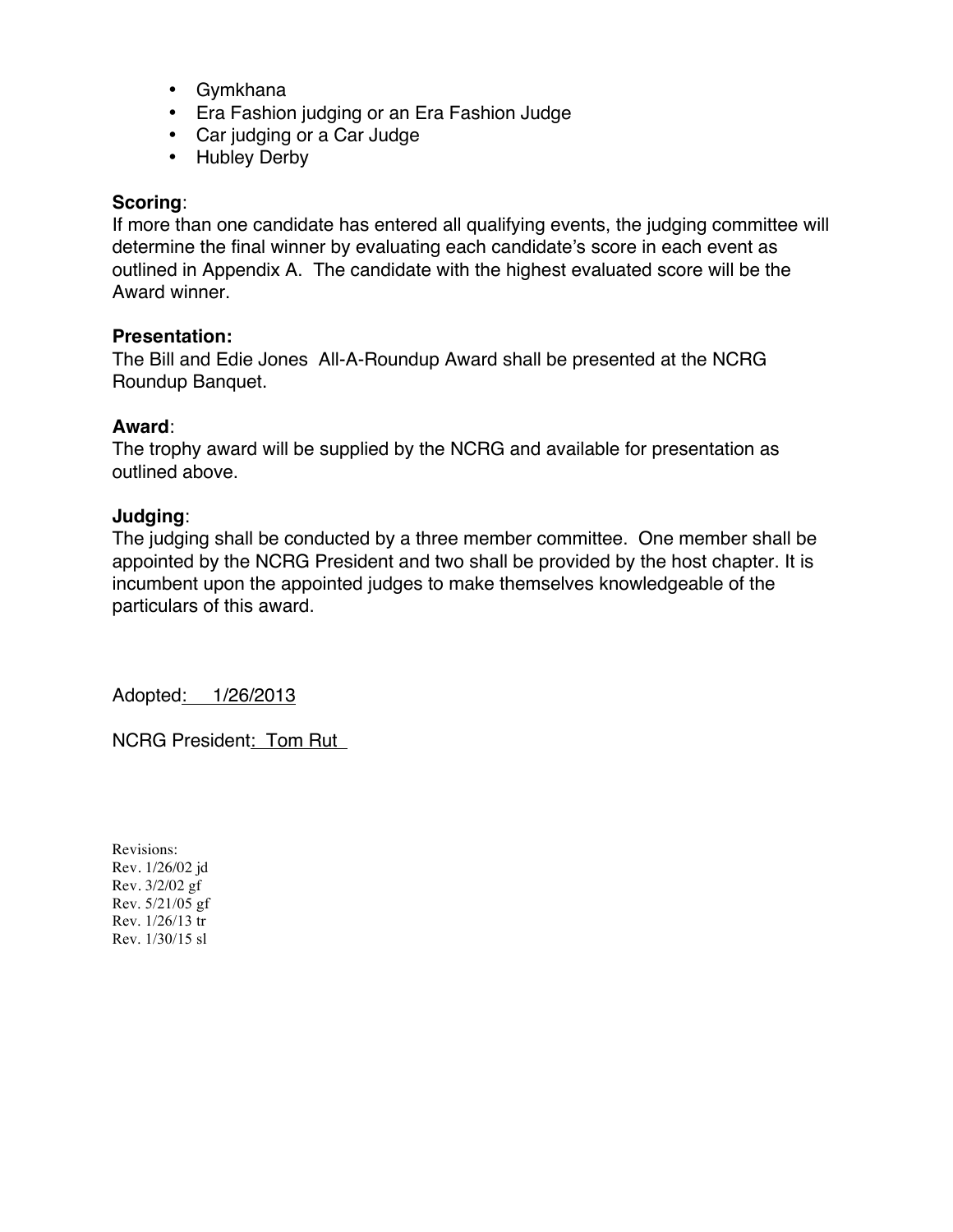## **APPENDIX A**

### **Scoring Guide**

The NCRG President's appointed judge shall ask the Meet Chairpersons of the Gymkhana Event, Era Fashion Event, Car Judging Event, and Hubley Derby, to provide scores for these events, for persons (by Meet Registration number) qualified for consideration for the Bill and Edie Jones Award. For Fashion judging and Car judging a list of the judges will also be required. Sort all entries to determine which candidates have qualified by entering all four events (Gymkhana, Era Fashion Judging and/or Judge, Car Judging and/or Judge, and Hubley Derby). Using the point guide below, enter these into the appropriate score sheet, Chart 1, for each candidate. Total the points for each candidate to obtain the overall Bill and Edie Jones Award score.

### **Gymkhana**

The Gymkhana score (one entry per Meet Registration Number), recorded for each individual event by 1st, 2nd, or 3rd place points when appropriate.

### **Era Fashion**

The Era Fashion score (by Meet Registration number) shall be the points achieved by entering as a contestant or a judge as appropriate. If more than one person is entered under a Registration number (assuming one family registration) then the points for each will be recorded and totaled for the Era Fashion score.

### **Car**

The Car score (by Meet Registration number) shall be the points achieved by entering as a contestant or a judge as appropriate. If both a judge and a contestant then the points for each will be recorded and totaled for the Car score.

### **Hubley**

The Hubley score (by Meet Registration number) will be recorded by 1st, 2nd, or 3rd place points when appropriate.

The candidate(s) receiving the highest number of total points shall be determined the winner of the Bill and Edie Jones award. In the event of a tie, the candidate scoring the highest number of actual points from the meet tallies for each event will be given 1 additional point for that event and the scores will be retallied. If a tie still exists then duplicate awards shall be given. The winner is for a single Registration number, be that a single entrant or a family entrant.

Rev. 5/21/05gf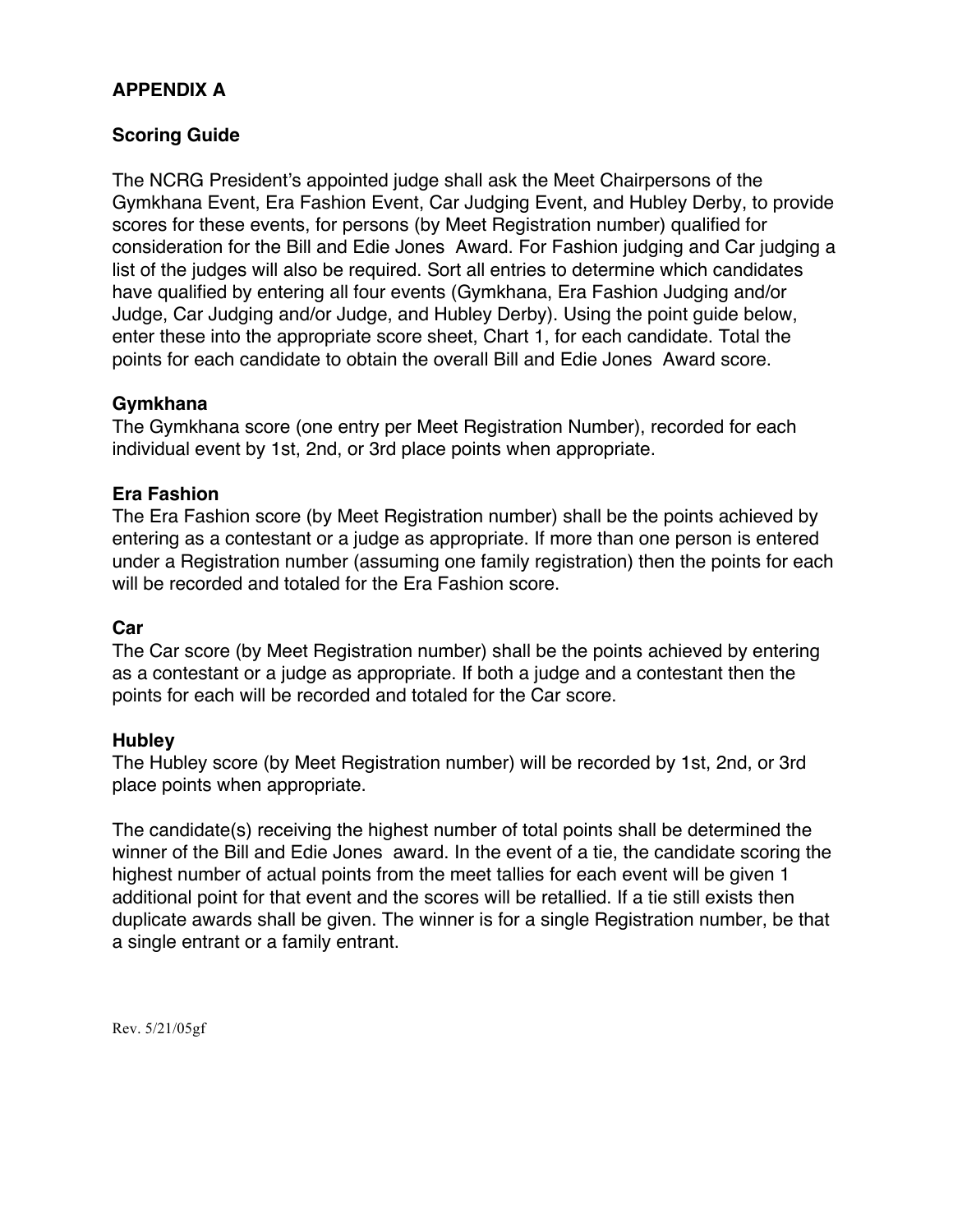# **Event Point Guide**

| <b>Event</b>                                                                                                                                                                  | <b>Points</b>                                                        | <b>Judging Standards Points</b>              |
|-------------------------------------------------------------------------------------------------------------------------------------------------------------------------------|----------------------------------------------------------------------|----------------------------------------------|
| Participating<br>(for 4 qualifying events)                                                                                                                                    | 4 Points                                                             |                                              |
| Gymkhana, each event<br><b>First Place</b><br><b>Second Place</b><br><b>Third Place</b>                                                                                       | 3 Points<br>2 Points<br>1 Point                                      |                                              |
| <b>Best of Show Fashion</b><br><b>Award of Excellence Fashion</b><br><b>First Place Fashion</b><br>Second Place Fashion<br><b>Third Place Fashion</b><br><b>Fashion Judge</b> | 6 Points<br>5 Points<br>4 Points<br>3 Points<br>2 Points<br>3 Points | 147 & above<br>135-146<br>120-134<br>105-119 |
| <b>Best of Show Car</b><br><b>Award of Excellence Car</b><br><b>First Place Car</b><br>Second Place Car<br><b>Third Place Car</b><br>Car Judge                                | 6 Points<br>5 Points<br>4 Points<br>3 Points<br>2 Points<br>3 Points | 400 & above<br>375-399<br>350-374<br>325-349 |
| <b>Hubley Derby</b><br><b>First Place</b><br><b>Second Place</b><br><b>Third Place</b>                                                                                        | 3 Points<br>2 Points<br>1 Point                                      |                                              |

Rev. 5/21/05gf